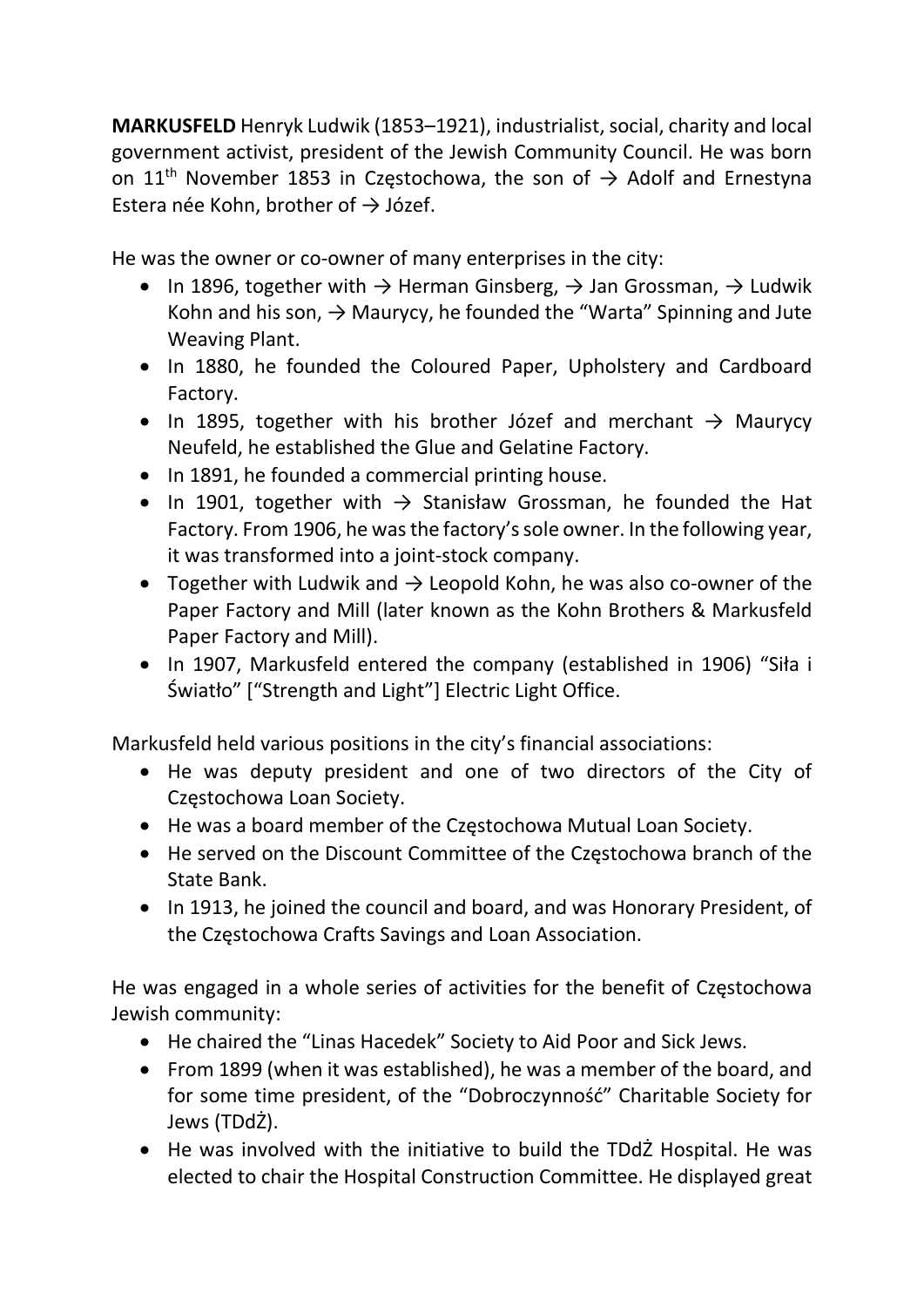energy, forethought and dedication which, in November 1913, led to the opening of the hospital (commonly known as the "Israeli Hospital).

- He belonged to the Charity for Christians Society.
- Beginning in 1890, he served as president of the Częstochowa Jewish Community Council.
- He headed the committee which, in 1899, led to construction of the New Synagogue at ul. Aleksandrowska 10 (now ul. Wilsona).

As president of the Jewish Community Council, at the beginning of the  $20<sup>th</sup>$ century, he obtained permission to expand the Jewish cemetery. In 1907, he financed the construction of a new wall around the cemetery and then began the construction of a new funeral shtiebel.

Markusfeld was especially concerned with issues relating to the education of Jewish children and youth. He chaired the Jewish Secondary Schools Association and, in 1917, was co-founder of the Jewish Gimnazjum at ul. Szkolna 3 (Dąbrowskiego). He was also the initiator, in 1901, of the Horticultural Farm for Jews. There, young pioneers were trained in preparation for settlement in Palestine. He also chaired the Welfare Council of the Crafts School for Jews, located in a building erected by the Markusfeld family. The brothers Henryk and Józef Markusfeld supported the school with an annual subsidy on 500 rubles.

Also, thanks to Markusfeld's material support, a synagogue cantors' school was established in 1906. He co-created and supported the "Lira" Music and Literary Society (which he chaired for some time), the library and reading room of the Crafts Club and the Jewish Gymnastics and Sports Association. He also coorganised and supported the Jewish scouting movement Hashomer Hatzair.

He was a local government activist. From the beginning of August 1914, he belonged to the Civic Committee, being a representative of the Polish authorities in the first few days of the World War. A few days later, along with other members of the Civic Committee, he was included within the City Council. In July 1915, he was appointed to the new City Council, remaining a councillor until April 1917. Markusfeld also belonged to a number of different associations. For example, some were the Volunteer Fire Brigade, in which he served as a board member and supported financially.

Markusfeld's activities resulted in him being regarded as "the heart of the Jewish community". About him, in his memoirs, physician Stanisław Nowak wrote,